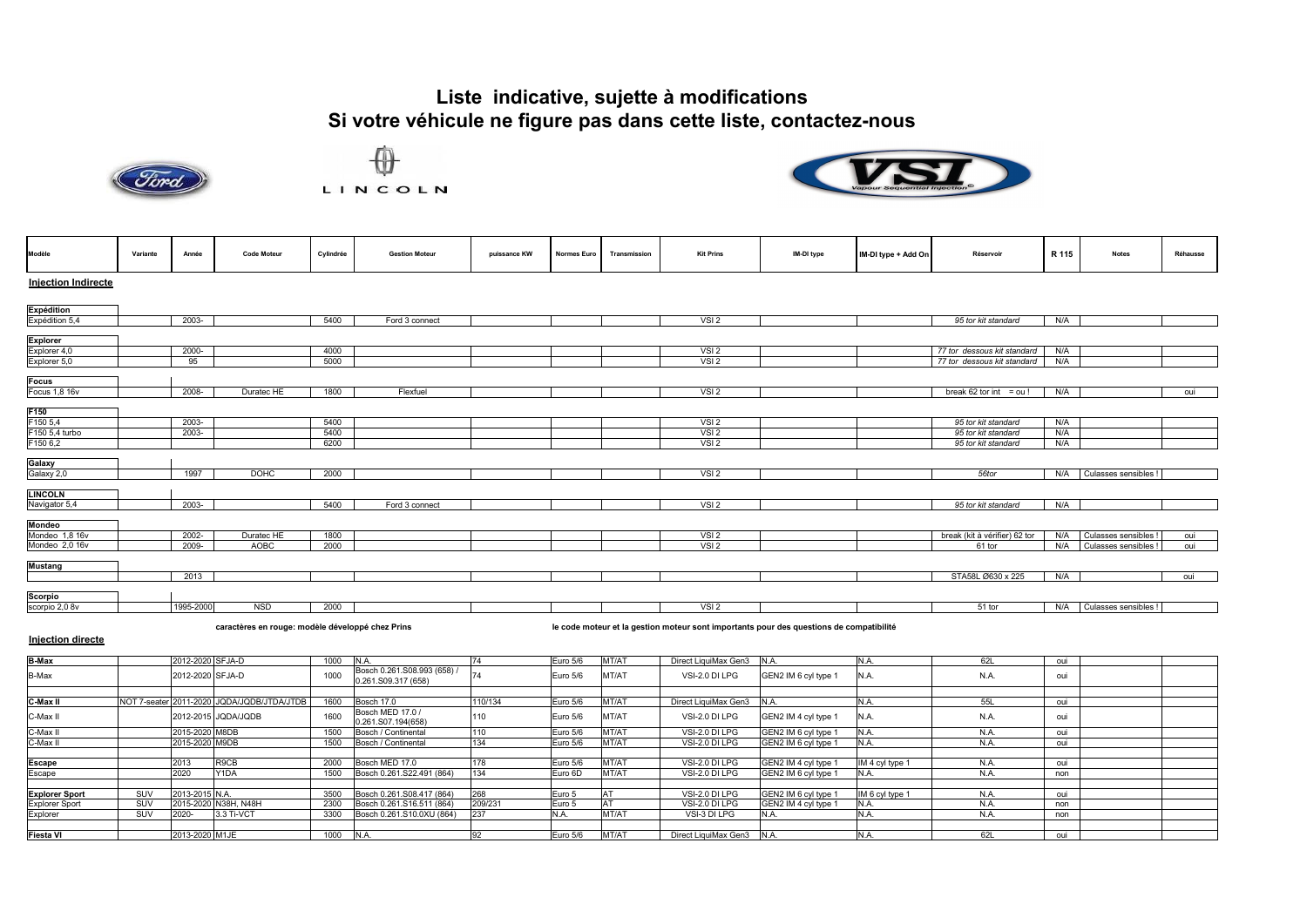





| Modèle           | Variante         | Année            | <b>Code Moteur</b>            | Cylindrée | <b>Gestion Moteur</b>                                               | puissance KW | <b>Normes Euro</b> | Transmission | <b>Kit Prins</b>     | IM-DI type           | IM-DI type + Add On | Réservoir | R 115 | <b>Notes</b> | Réhausse |
|------------------|------------------|------------------|-------------------------------|-----------|---------------------------------------------------------------------|--------------|--------------------|--------------|----------------------|----------------------|---------------------|-----------|-------|--------------|----------|
| Fiesta VI        |                  |                  | 2013-2016 JTJA/JTJB           | 1600      | Bosch 0.261.S11.212 (658)                                           | 134          | Euro 5/6           | MT/AT        | VSI-2.0 DI LPG       | GEN2 IM 4 cyl type 1 | IM 4 cyl type 1     | 66L       | non   |              |          |
| Fiesta VI        |                  |                  | 2013-2016 JTJA/JTJB           | 1600      | Bosch 0.261.S11.212 (658)                                           | 134          | Euro 5/6           | MT/AT        | VSI-2.0 DI LPG       | GEN2 IM 4 cyl type 1 | IM 4 cyl type 1     | N.A.      | non   |              |          |
| Fiesta VI        |                  | 2013-2017 SFJA-D |                               | 1000      | N.A.                                                                | 74           | Euro 5/6           | MT/AT        | Direct LiquiMax Gen3 | N.A.                 | N.A.                | 62L       | oui   |              |          |
|                  |                  |                  |                               |           | 3osch 0.261.S08.993 (658)                                           |              |                    |              |                      |                      |                     |           |       |              |          |
| Fiesta VI        |                  | 2013-2017 SFJA-D |                               | 1000      | 0.261.S09.317 (658)                                                 | 74           | Euro 5/6           | MT/AT        | VSI-2.0 DI LPG       | GEN2 IM 6 cyl type 1 | N.A.                | N.A.      | oui   |              |          |
|                  |                  |                  |                               | 1600      |                                                                     |              |                    |              |                      |                      |                     |           |       |              |          |
| <b>Focus III</b> | Wagon            |                  | 2010-2020 JQDA/JQDB/JTDA/JTDB |           | Bosch 17.0                                                          | 110/134      | Euro 5/6           | MT/AT        | Direct LiquiMax Gen3 | N.A.                 | N.A.                | 55L       | oui   |              |          |
| Focus III        | All              | 2010-2020        | <b>MGDA</b>                   | 2000      | Bosch 0.261.S12.874 (864)                                           | 125          | N.A.               | MT/AT        | VSI-2.0 DI LPG       | GEN2 IM 4 cyl type 1 | N.A.                | N.A.      | non   |              |          |
| Focus III        | Hatchback        |                  | 2011-2020 JQDA/JQDB/JTDA/JTDB | 1600      | Bosch 17.0                                                          | 110/134      | Euro 5/6           | MT/AT        | Direct LiquiMax Gen3 | N.A.                 | N.A.                | 55L       | oui   |              |          |
| Focus III        | All              |                  | 2012-2015 JODA/JODB           | 1600      | Bosch MED 17.0 /<br>0.261.S07.194 (658)                             | 110          | Euro 5/6           | MT/AT        | VSI-2.0 DI LPG       | GEN2 IM 4 cyl type 1 | N.A.                | N.A.      | oui   |              |          |
| Focus III        | <b>Hatchback</b> | 2012-2020        | M2DA-C                        | 1000      | N.A.                                                                | 74           | Euro 5/6           | MT/AT        | Direct LiquiMax Gen3 | N.A.                 | N.A.                | 59L       | oui   |              |          |
| Focus III        | <b>Hatchback</b> | 2012-2020        | M2DD                          | 1000      | N.A.                                                                | 74           | Euro 5/6           | MT/A1        | Direct LiquiMax Gen3 | N.A.                 | N.A.                | 59L       | non   |              |          |
| Focus III        | <b>Hatchback</b> |                  | 2012-2020 M1DA / M1DC / M1DD  | 1000      | N.A.                                                                | 92           | Euro 5/6           | MT/AT        | Direct LiquiMax Gen3 | N.A.                 | N.A                 | 591       | oui   |              |          |
| Focus III        | Hatchback        | 2012-2020 M1DC   |                               | 1000      | N.A.                                                                | 92           | Euro 5/6           | MT/AT        | Direct LiquiMax Gen3 | N.A.                 | N.A.                | 59L       | non   |              |          |
| Focus III        | <b>Hatchback</b> | 2014-2020 M8DA-F |                               | 1500      | N.A.                                                                | 110          | Euro 5/6           | MT/AT        | Direct LiquiMax Gen3 | N.A.                 | N.A.                | 59L       | oui   |              |          |
| Focus III        | Wagon            | 2014-2020        | M8DA-F                        | 1500      | N.A.                                                                | 110          | Euro 5/6           | MT/A1        | Direct LiquiMax Gen3 | N.A.                 | N.A.                | 55L       | oui   |              |          |
| Focus III        | All              |                  | 2014-2020 M9DA / M9DB         | 1500      | Bosch / Continental                                                 | 134          | Euro 5/6           | MT/AT        | VSI-2.0 DI LPG       | GEN2 IM 6 cyl type 1 | N.A.                | N.A.      | oui   |              |          |
| Focus III        | <b>Hatchback</b> | 2014-2020        | M9DA-D                        | 1500      | N.A.                                                                | 134          | Euro 5/6           | MT/AT        | Direct LiquiMax Gen3 | N.A.                 | N.A.                | 59L       | oui   |              |          |
| Focus III        | Hatchback        | 2014-2020 M9DE   |                               | 1500      | N.A.                                                                | 128          | Euro 5/6           | MT/AT        | Direct LiquiMax Gen3 | N.A.                 | N.A.                | 59L       | non   |              |          |
| Focus III        | Wagon            | 2014-2020        | M9DA-E                        | 1500      | N.A.                                                                | 134          | Euro 5/6           | MT/AT        | Direct LiquiMax Gen3 | N.A.                 | N.A.                | 55L       | oui   |              |          |
| Focus III        |                  | 2014-2020 JQDA   |                               | 1600      | Bosch MED 17.0 /                                                    | 110          | Euro 5/6           | MT/AT        | VSI-2.0 DI LPG       | GEN2 IM 4 cyl type 1 | IM 6 cyl type 1     | N.A.      | oui   |              |          |
|                  |                  |                  |                               |           | 0.261.S07.194 (658)                                                 |              |                    |              |                      |                      |                     |           |       |              |          |
| Focus III        | All              |                  | 2014-2020 M8DA/M8DB           | 1500      | Bosch / Continental                                                 | 110          | Euro 5/6           | MT/AT        | VSI-2.0 DI LPG       | GEN2 IM 6 cyl type 1 | IM 6 cyl type 1     | N.A.      | oui   |              |          |
| <b>Focus IV</b>  | Hatchback        | 2018-2020 B7DA   |                               | 1000      | Bosch FoMoCo JX6A-12B650-<br>3JA / JX6A-12B684-KA                   | 92           | Euro 6             | MT/AT        | Direct LiquiMax Gen3 | N.A.                 | N.A.                | 59L       | Non   |              |          |
| Focus IV         | All              | 2019-2020 YZDA   |                               | 1500      | Bosch 0.261.S21.121 (53F)                                           | 110          | Euro 6D            | MT/AT        | VSI-2.0 DI LPG       | GEN2 IM 6 cyl type 1 | N.A.                | N.A.      | non   |              |          |
| Focus IV         | All              | 2019-2020 YZDA   |                               | 1500      | Bosch 0.261.S21.121 (53F)                                           | 110          | Euro 6D            | MT/A1        | VSI-2.0 DI CNG       | GEN2 IM 6 cyl type   | N.A.                | N.A.      | non   |              |          |
| Focus IV         | All              | 2019-2020 Y1DA   |                               | 1500      | Bosch 0.261.S22.491 (864)                                           | 134          | Euro 6D            | MT/AT        | VSI-2.0 DI LPG       | GEN2 IM 6 cyl type 1 | N.A.                | N.A.      | non   |              |          |
|                  |                  |                  |                               |           |                                                                     |              |                    |              |                      |                      |                     |           |       |              |          |
| Galaxy           |                  | 2015-2018 R9CI   |                               | 2000      | Bosch 0.261.S19.135                                                 | 176          | Euro 5/6           | <b>MT/AT</b> | VSI-2.0 DI LPG       | GEN2 IM 4 cyl type   | N.A.                | N.A.      | oui   |              |          |
| Galaxy           |                  |                  | 2015-2018 UNCJ / UNCK         | 1500      | Bosch / Continental                                                 | 118          | Euro 5/6           | MT/AT        | VSI-2.0 DI LPG       | GEN2 IM 4 cyl type 1 | N.A.                | N.A.      | oui   |              |          |
|                  |                  |                  |                               |           |                                                                     |              |                    |              |                      |                      |                     |           |       |              |          |
| $F-150$          | Pick-up          |                  | 2012-2014 3.5L EcoBoost Gen1  | 3500      | Bosch 0.261.S08.420 (864)                                           | 268          | Euro 5             | AΤ           | VSI-2.0 DI LPG       | GEN2 IM 6 cyl type 1 | IM 6 cyl type 1     | N.A.      | non   |              |          |
| $F-150$          | Pick-up          |                  | 2015-2017 2.7L Ecoboost Gen1  | 2700      | Bosch 0.261.S11.065 (864)                                           | 238          | Euro 5/6           | AT           | VSI-2.0 DI LPG       | GEN2 IM 6 cyl type 1 | IM 6 cyl type 1     | N.A.      | non   |              |          |
| F-150            | Pick-up          |                  | 2015-2017 3.5L Ecoboost Gen1  | 3500      | Bosch 0.261.S11.066 (864)                                           | 268          | Euro 5/6           | AT           | VSI-2.0 DI LPG       | GEN2 IM 6 cyl type 1 | IM 6 cyl type 1     | N.A.      | non   |              |          |
| $F-150$          | Pick-up          |                  | 2017-2020 3.5L Ecoboost Gen2  | 3500      | Bosch FoMoCo 0.261.S18.620<br>& 0.261.S19.318 (864) & 3<br>Conn ECU | 272          | Euro 6             | AT           | VSI-3 DI LPG         | N.A.                 | N.A.                | N.A.      | non   |              |          |
| $F-150$          | Pick-up          |                  | 2017-2020 3.5L Ecoboost Gen2  | 3500      | Bosch FoMoCo 0.261.S18.620<br>& 0.261.S19.318 (864) & 3<br>Conn ECU | 272          | Euro 6             | AT           | VSI-3 DI LPG         | N.A.                 | N.A.                | 122L      | non   |              |          |
| $F-150$          | Pick-up          |                  | 2017-2020 3.5L Ecoboost Gen2  | 3500      | Bosch FoMoCo 0.261.S18.620<br>& 0.261.S19.318 (864) & 3<br>Conn ECU | 272          | Euro 6             | AT           | VSI-3 DI LPG         | N.A.                 | N.A.                | 200L      | non   |              |          |
| $F-150$          | Pick-up          |                  | 2017-2020 3.5L Ecoboost Gen2  | 3500      | Bosch FoMoCo 0.261.S18.620<br>& 0.261.S19.318 (864) & 3<br>Conn ECU | 272          | Euro 6             | AT           | VSI-3 DI LPG         | N.A.                 | N.A.                | 322L      | non   |              |          |
| F-150 Raptor     | Pick-up          |                  | 2017-2020 3.5L Ecoboost Gen2  | 3500      | Bosch FoMoCo 0.261.S19.318<br>(864)                                 | 330          | Euro 6             | AT           | VSI-3 DI LPG         | N.A.                 | N.A.                | N.A.      | non   |              |          |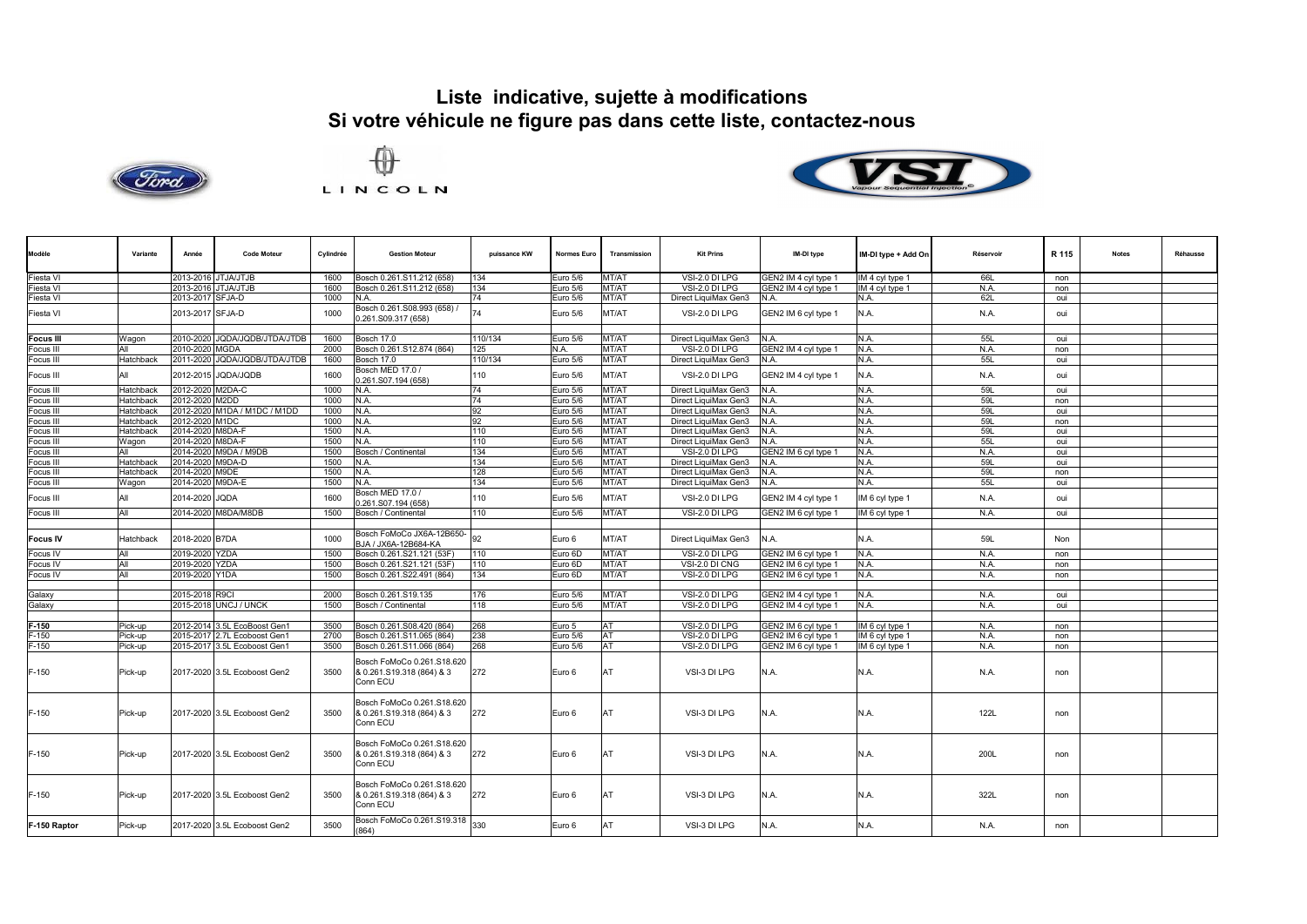





| Modèle         | Variante  | Année            | <b>Code Moteur</b>                  | Cylindrée | <b>Gestion Moteur</b>                   | puissance KW | Normes Euro | Transmission | <b>Kit Prins</b>     | IM-DI type           | IM-DI type + Add On | Réservoir  | R 115 | <b>Notes</b> | Réhausse |
|----------------|-----------|------------------|-------------------------------------|-----------|-----------------------------------------|--------------|-------------|--------------|----------------------|----------------------|---------------------|------------|-------|--------------|----------|
| F-150 Raptor   | Pick-up   |                  | 2017-2020 3.5L Ecoboost Gen2        | 3500      | Bosch FoMoCo 0.261.S19.318 330<br>(864) |              | Euro 6      | AT           | VSI-3 DI LPG         | N.A.                 | N.A.                | 122L       | non   |              |          |
| F-150 Raptor   | Pick-up   |                  | 2017-2020 3.5L Ecoboost Gen2        | 3500      | Bosch FoMoCo 0.261.S19.318<br>864)      | 330          | Euro 6      |              | VSI-3 DI LPG         | N.A.                 | N.A.                | 200L       | non   |              |          |
| F-150 Raptor   | Pick-up   | 2017-2020        | 3.5L Ecoboost Gen2                  | 3500      | Bosch FoMoCo 0.261.S19.318<br>(864)     | 330          | Euro 6      | AT           | VSI-3 DI LPG         | N.A.                 | N.A.                | 322L       | non   |              |          |
| $F-150$        | Pick-up   |                  | 2018-2020 2.7L Ecoboost Gen2        | 2700      | Bosch 0.261.S19.063 (864)               | 239          | Euro 5/6    | AT           | VSI-2.0 DI LPG       | GEN2 IM 6 cyl type 2 | N.A.                | N.A        | oui   |              |          |
| $F-150$        | Pick-Up   | 2018-2020        | 3.3 Ti-VCT                          | 3300      | Bosch 0.261.S19.195 (864)               | 213          | N.A.        | MT/AT        | VSI-3 DI LPG         | N.A.                 | N.A.                | N.A        | non   |              |          |
| $F-150$        | Pick-up   |                  | 2018-2020 5.0L Ti-VCT GDI           | 5000      | Bosch 0.261.S19.062 (864)               | 290          | Euro 6      | AT           | VSI-2.0 DI LPG       | GEN2 IM 6 cvl tvpe 2 | IM 4 cyl type 4     | N.A        | non   |              |          |
| $F-150$        | Pick-up   | 2021-            | 5.0L Ti-VCT GDI                     | 5000      | Bosch 0.261.S10.3PD (864)               | 294          | Euro 6D     | AT           | VSI-3 DI LPG         | N.A.                 | N.A.                | N.A        | non   |              |          |
|                |           |                  |                                     |           |                                         |              |             |              |                      |                      |                     |            |       |              |          |
| Kuga II        | SUV       | 2013-2014 JTMA   |                                     | 1600      | N.A.                                    | 134          | Euro 5      | MT/AT        | Direct LiquiMax Gen3 | N.A.                 | N.A.                | 591        | oui   |              |          |
| Kuga II        | SUV       | 2013-2014 JOMA   |                                     | 1600      | N.A.                                    | 110          | Euro 5      | MT/AT        | Direct LiquiMax Gen3 | N.A.                 | N.A.                | <b>59L</b> | oui   |              |          |
| Kuga II        | SUV       | 2013-2020        | <b>ITMA/JTMB</b>                    | 1600      | Bosch / Continental                     | 134          | Euro 5/6    | MT/AT        | VSI-2.0 DI LPG       | GEN2 IM 6 cyl type 1 | IM 6 cyl type 1     | N.A        | oui   |              |          |
| Kuga II        | SUV       | 2013-2020        | JOMA/JOMB                           | 1600      | Bosch / Continental                     | 110          | Euro 5/6    | MT/AT        | VSI-2.0 DI LPG       | GEN2 IM 6 cvl type 1 | IM 6 cyl type 1     | N.A        | oui   |              |          |
|                | SUV       | 2014-2020        | M8MA-C                              | 1500      | N.A.                                    | 110          | Euro 5/6    | MT/AT        |                      | N.A.                 |                     | 59L        | oui   |              |          |
| Kuga II        |           |                  |                                     |           |                                         |              |             |              | Direct LiquiMax Gen3 |                      | N.A.                |            |       |              |          |
| Kuga II        | SUV       | 2014-2020        | M8MD-F                              | 1500      | N.A.                                    | 110          | Euro 5/6    | MT/AT        | Direct LiquiMax Gen3 | N.A.                 | N.A.                | <b>59L</b> | non   |              |          |
| Kuga II        | SUV       | 2014-2020        | M8MA                                | 1500      | Bosch / Continental                     | 110          | Euro 5/6    | MT/AT        | VSI-2.0 DI LPG       | GEN2 IM 6 cyl type 1 | IM 6 cyl type 1     | N.A        | oui   |              |          |
| Kuga II        | SUV       | 2014-2020 M8MA   |                                     | 1500      | Bosch / Continental                     | 110          | Euro 5/6    | MT/AT        | VSI-2.0 DI CNG       | GEN2 IM 6 cvl type 2 | IM 4 cyl type 1     | N.A        | non   |              |          |
| Kuga II        | SUV       | 2014-2020        | M8MB-F                              | 1500      | Bosch / Continental                     | 110          | Euro 5/6    | MT/AT        | VSI-2.0 DI LPG       | GEN2 IM 6 cyl type 1 | IM 6 cyl type 1     | N.A        | oui   |              |          |
| Kuga II        | SUV       | 2014-2020 M9MA-B |                                     | 1500      | Bosch / Continental                     | 134          | Euro 5/6    | MT/AT        | VSI-2.0 DI LPG       | GEN2 IM 6 cyl type 1 | IM 6 cyl type 1     | N.A        | oui   |              |          |
| Kuga II        | SUV       | 2014-2020 M9MA-D |                                     | 1500      | N.A.                                    | 134          | Euro 5/6    | MT/AT        | Direct LiquiMax Gen3 | N.A.                 | N.A.                | 591        | oui   |              |          |
| Kuga II        | SUV       | 2014-2020 M9MC-D |                                     | 1500      | Bosch / Continental                     | 134          | Euro 5/6    | MT/AT        | VSI-2.0 DI LPG       | GEN2 IM 6 cyl type 1 | IM 6 cyl type 1     | N.A        | non   |              |          |
| Kuga II        | SUV       | 2014-2020 M9ME   |                                     | 1500      | N.A.                                    | 129          | Euro 5/6    | MT/AT        | Direct LiquiMax Gen3 | N.A.                 | N.A.                | <b>59L</b> | non   |              |          |
| Kuga II        | SUV       | 2014-2020 M9ME   |                                     | 1500      | Bosch / Continental                     | 129          | Euro 5/6    | MT/AT        | VSI-2.0 DI LPG       | GEN2 IM 6 cyl type 1 | IM 6 cyl type 1     | N.A.       | non   |              |          |
|                |           |                  |                                     |           |                                         |              |             |              |                      |                      |                     |            |       |              |          |
| Mondeo IV      | All       | 2010-2015 TPBA   |                                     | 2000      | Bosch 0.261.S07.033                     | 176          | Euro 5/6    | MT/AT        | VSI-2.0 DI LPG       | GEN2 IM 4 cvl tvpe 1 | IM 6 cvl type 1     | N.A.       | non   |              |          |
| Mondeo IV      | Wagon     | 2011-2014 JTBB   |                                     | 1600      | N.A.                                    | 118          | Euro 5      | AT           | Direct LiquiMax Gen3 | N.A.                 | N.A.                | 59L        | oui   |              |          |
| Mondeo IV      | All       |                  | 2013-2020 JTBA/JTBB                 | 1600      | N.A.                                    | 118          | Euro 5/6    | MT/AT        | VSI-2.0 DI LPG       | GEN2 IM 4 cyl type 1 | IM 6 cyl type 1     | N.A        | oui   |              |          |
| Mondeo         | All       |                  | 2014-2020 UNCA / UNCB / UNCC        | 1500      | Bosch / Continental                     | 118          | Euro 5/6    | MT/AT        | VSI-2.0 DI LPG       | GEN2 IM 4 cyl type 1 | N.A.                | N.A.       | non   |              |          |
| Mondeo         | All       | 2014-2020        | <b>UNCF</b>                         | 1500      | Bosch / Continental                     | 118          | Euro 5/6    | MT/AT        | VSI-2.0 DI LPG       | GEN2 IM 4 cyl type 1 | N.A.                | N.A.       | oui   |              |          |
|                | All       | 2014-2020        | <b>UNCN</b>                         | 1500      |                                         | 121          |             | MT/AT        | VSI-2.0 DI LPG       | GEN2 IM 4 cvl tvpe 1 | N.A.                | N.A        |       |              |          |
| Mondeo         | All       |                  |                                     |           | Bosch / Continental                     |              | Euro 5/6    |              |                      |                      |                     |            | non   |              |          |
| Mondeo V       |           | 2014-2020        | R9CB                                | 2000      | N.A.                                    | 176          | Euro 5/6    | MT/AT        | VSI-2.0 DI LPG       | GEN2 IM 4 cyl type 1 | N.A.                | N.A        |       |              |          |
| Mondeo V       | Hatchback | 2014-2020        | R9CB-H                              | 2000      | N.A.                                    | 176          | Euro 5/6    | MT/AT        | Direct LiquiMax Gen3 | N.A.                 | N.A.                | 59L        | oui   |              |          |
| Mondeo V       | Hatchback | 2014-202         | UNCA / UNCB / UNCE /<br><b>JNCF</b> | 1500      | N.A.                                    | 118          | Euro 5/6    | MT/AT        | Direct LiquiMax Gen3 | N.A.                 | N.A.                | 59L        | oui   |              |          |
| Mondeo V       | Hatchback |                  | 2014-2020 UNCC / UNCD               | 1500      | N.A.                                    | 118          | Euro 5/6    | MT/AT        | Direct LiquiMax Gen3 | N.A.                 | N.A.                | <b>59L</b> | non   |              |          |
| Mondeo V       | Hatchback | 2014-2020        | <b>UNCN</b>                         | 1500      | N.A.                                    | 121          | Euro 5/6    | MT/AT        | Direct LiquiMax Gen3 | N.A.                 | N.A.                | 59L        | non   |              |          |
| Mondeo V       | Wagon     | 2014-2020        | <b>UNCN</b>                         | 1500      | N.A.                                    | 121          | Euro 5/6    | MT/AT        | Direct LiquiMax Gen3 | N.A.                 | N.A.                | 59L        | non   |              |          |
| Mondeo V       | Wagon     | 2018-2020        | JNCA / UNCB / UNCE /<br><b>JNCF</b> | 1500      | N.A.                                    | 121          | Euro 6D     | MT/AT        | Direct LiquiMax Gen3 | N.A.                 | N.A.                | 59L        | oui   |              |          |
| Mondeo V       | Wagon     | 2018-2020        | UNCC / UNCD                         | 1500      | N.A.                                    | 121          | Euro 6D     | MT/AT        | Direct LiquiMax Gen3 | N.A.                 | N.A.                | <b>59L</b> | non   |              |          |
|                |           |                  |                                     |           |                                         |              |             |              |                      |                      |                     |            |       |              |          |
| <b>Mustang</b> |           |                  | 2015-2020 N38H, N48H                | 2300      | Bosch 0.261.S16.511 (864)               | 209/231      | Euro 5/6    | MT/AT        | VSI-2.0 DI LPG       | GEN2 IM 4 cyl type 1 | N.A.                | N.A        | non   |              |          |
| Mustang        |           |                  | 2017-2020 5.0L Ti-VCT GDI           | 5000      | N.A.                                    | 331          | Euro 5/6    | MT/AT        | VSI-2.0 DI LPG       | GEN2 IM 6 cyl type 2 | IM 4 cyl type 4     | N.A        | non   |              |          |
| Mustang        |           |                  | 2017-2020 5.0L Ti-VCT GDI           | 5000      | N.A.                                    | 331          | Euro 5/6    | MT/AT        | VSI-2.0 DI CNG       | GEN2 IM 6 cyl type 2 | IM 4 cyl type 4     | N.A        | non   |              |          |
|                |           |                  |                                     |           |                                         |              |             |              |                      |                      |                     |            |       |              |          |
| Navigator      | SUV       |                  | 2016-2017 3.5L Ecoboost Gen1        | 3500      | Bosch 0.261.S11.066 (864)               | 268          | Euro 5/6    | MT/AT        | VSI-2.0 DI LPG       | GEN2 IM 6 cyl type 1 | IM 6 cyl type 1     | N.A        | non   |              |          |
| Navigator      | SUV       |                  | 2018-2020 3.5L Ecoboost Gen2        | 3500      | Bosch 0.261.S18.620 &                   | 272          | Euro 6      | MT/AT        | VSI-2.0 DI LPG       | GEN2 IM 6 cyl type 2 | IM 6 cyl type 4     | N.A.       | non   |              |          |
|                |           |                  |                                     |           | 0.261.S19.318 (864)                     |              |             |              |                      |                      |                     |            |       |              |          |
| S-Max          |           | 2015-2018 R9CI   |                                     | 2000      | Bosch 0.261.S19.135                     | 176          | Euro 5/6    | MT/AT        | VSI-2.0 DI LPG       | GEN2 IM 4 cyl type 1 | N.A.                | N.A        | oui   |              |          |
| S-Max          |           | 2015-2018 UNCI   |                                     | 1500      | Bosch / Continental                     | 118          | Euro 5/6    | MT/AT        | VSI-2.0 DI LPG       | GEN2 IM 4 cyl type 1 | N.A.                | N.A        | non   |              |          |
|                |           |                  |                                     |           |                                         |              |             |              |                      |                      |                     |            |       |              |          |
| S-Max          |           |                  | 2015-2018 UNCJ / UNCK               | 1500      | Bosch / Continental                     | 118          | Euro 5/6    | MT/AT        | VSI-2.0 DI LPG       | GEN2 IM 4 cyl type 1 | N.A.                | N.A        | oui   |              |          |
|                |           |                  |                                     |           |                                         |              |             |              |                      |                      |                     |            |       |              |          |